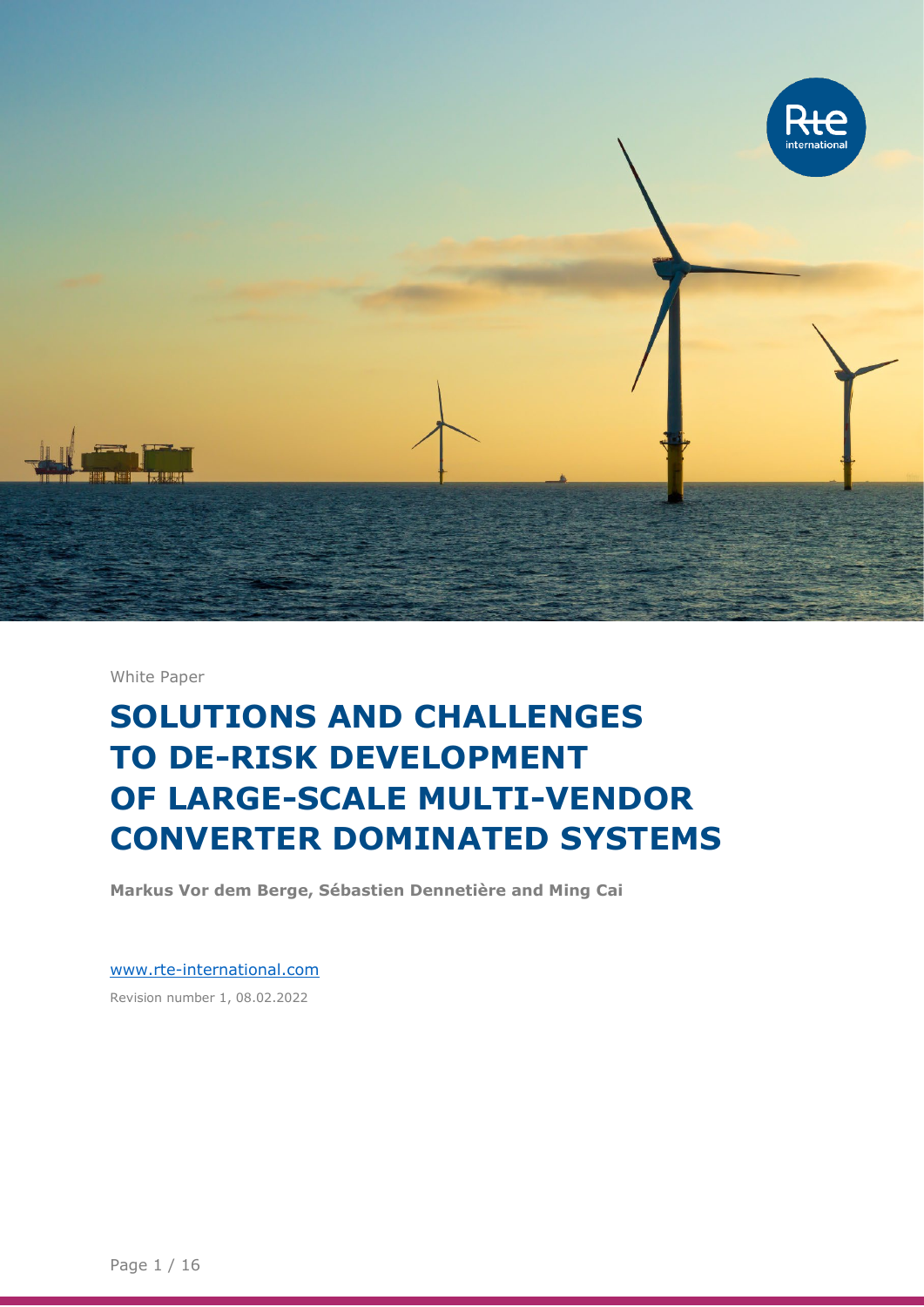## **I. INTRODUCTION**



High-performance power electronics devices (PED) have been increasingly penetrating the existing AC grids thanks to their ability to integrate renewable energy resources. This comes with, however, an emerging challenge for grid stability and reliability due to the complex control and protection schemes implemented within these devices, as has already been testified around the world [\[1\]-](#page-13-0)[\[4\].](#page-13-1) On the other hand, as incentivized by the visions laid out in the Paris Agreement [\[5\],](#page-13-2) European Union's Green Deal [\[6\]](#page-13-3) and the EU Offshore Renewable Energy Strategy from the European Commission [\[7\],](#page-13-4) broad collaborations and consortiums have been established such as the NSWPH consortium [\[8\]](#page-13-5) and the Eurobar consortium [\[9\],](#page-13-6) with the firm conviction of combatting climate change by actively engaging in seeking solutions to accelerating the energy transition in Europe. Many initiatives have been proposed since, cherishing the ambition of developing and integrating offshore grids spanning across country frontiers on a large-scale. The envisioned projects are set to be developed gradually and modularly in several phases over a long time-span, involving state-of-the-art HVDC and offshore wind technology from

different vendors at each project phase. The onerous technical requirements in such large-scale converter dominated systems as well as confidentiality and intellectual property issues raise significant challenges in the aspect of multi-vendor interoperability, further defying global grid stability and reliability. A great deal of interest from network developers has, hence, been drawn towards this issue of late.

The challenges of interoperability in a large-scale multi-vendor PED-dominated system lie in the grave repercussions of adverse interactions between different PEDs in HVDC and offshore wind farm (OWF) systems, network passive components and/or conventional onshore power plants, on both the AC and DC grids.

Interaction between components is not necessarily harmful to the network and the system as it is merely a reciprocal action exerted by one system on another or several other systems. Therefore, it is important to distinguish interactions with positive effects from those resulting in negative consequences. Positive interaction leads to network stability improvement, whereas a negative interaction (or negatively damped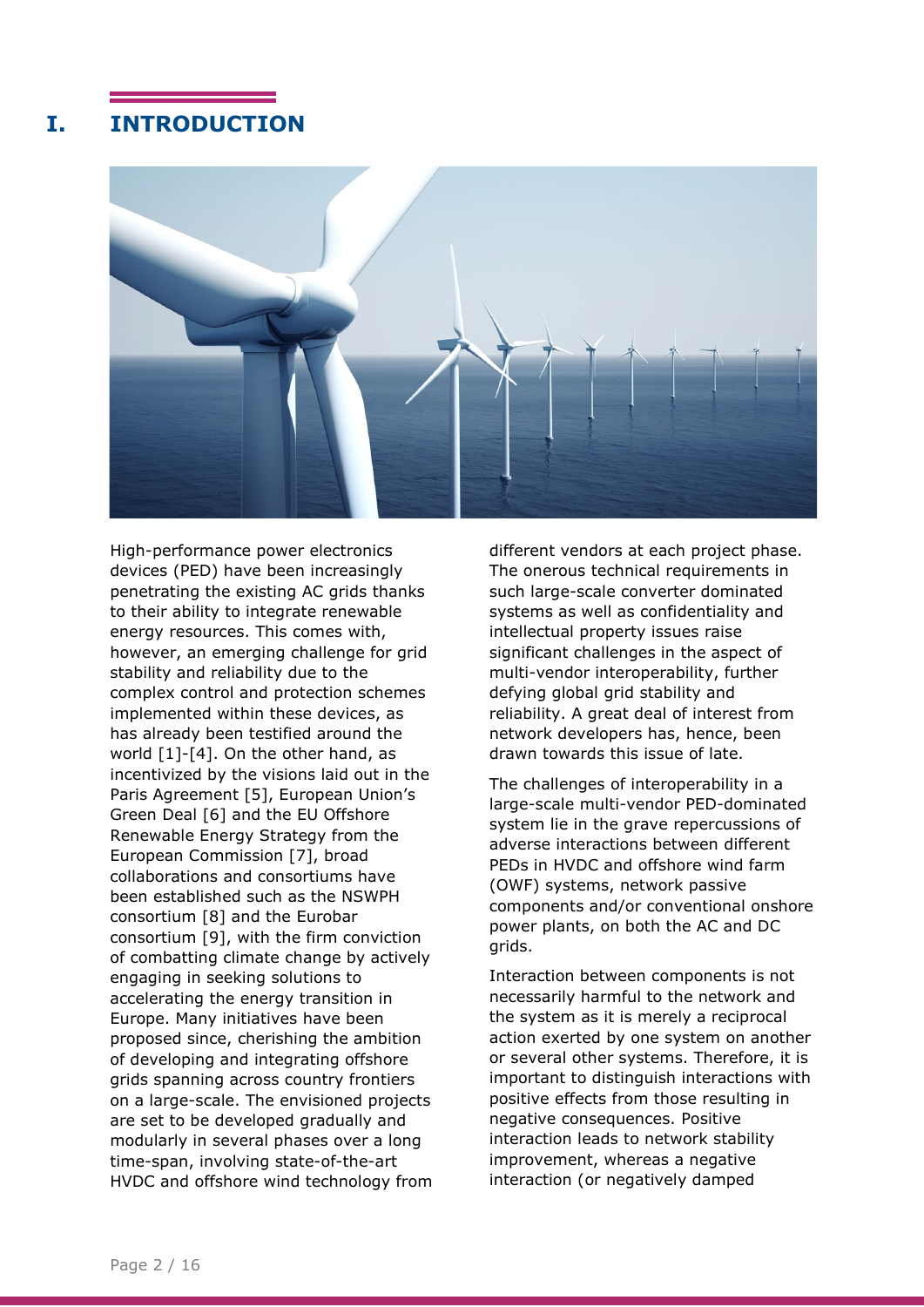interaction) causes deterioration of system performance and, consequently, monetary losses.

Due to their faster controllers governed by smaller time constants as compared to conventional synchronous generationbased power systems, PEDs prevailing in HVDC and OWF can excite a broad range of frequencies that, if not properly taken care of, can lead to negative interactions. Moreover, the fastswitching capabilities of PEDs indicate that they can distort the line voltage by injecting additional harmonic voltages and currents into the grid. The complete installation of a PED should, therefore, not be considered as a passive system, as its control mechanisms, if not

properly tuned, could possibly amplify rather than attenuate disturbances in a way that the system becomes locally unstable. These local instabilities, either onshore or offshore, could ultimately lead to the trip of the respective HVDC stations or large OWFs, resulting in even greater power imbalances that could further jeopardize the global system stability.

Nonetheless, early identification, analysis, and mitigation of adverse interaction phenomena in a system dominated by multi-vendor PEDs is not an easy task due to:

• high complexity of the Control & Protection (C&P) system of each device and requirement of its accurate representation;

- confidentiality and intellectual property issues related to the C&P algorithms of each vendor;
- utilization of different software tools with multiple software versions, compilers and different numerical integration time-steps by different parties for model representations;
- accuracy of simulation parameters/data of the device model provided by each vendor;
- maintenance of the device model through the lifetime of the project.



*Inelfe HVDC converter station*

Insight from RTE international (RTEi) on interoperability assessment and technical challenges to de-risk large-scale multivendor projects in PED dominated systems is shared in this document.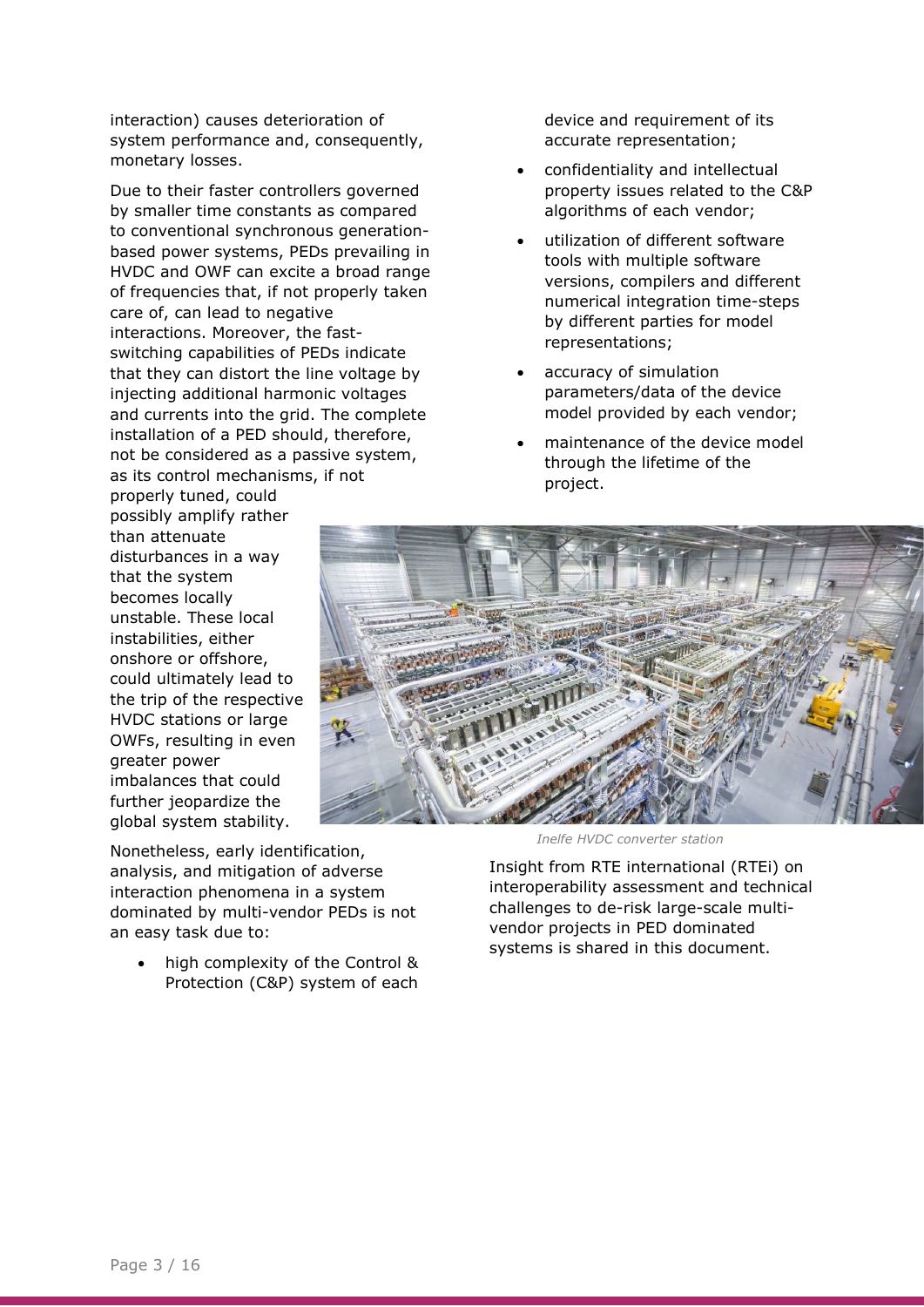## **II. CURRENTLY AVAILABLE SOLUTIONS**

Among all the tools and approaches available to engineers and researchers for HVDC and OWF applications, the approach based on electromagnetic transient (EMT) simulations stands out as the approach of choice for interoperability assessment in a multivendor PED-based system. It has become essential to de-risk the design and operation of such systems thanks to its capability of accurately representing system components, notably PEDs, and addressing a broader frequency range in

the investigations. Simulations are performed in time-domain with the objective of computing the instantaneous waveforms at an arbitrary point in the simulated network.

In addition, the EMT approach has proven to be an appealing alternative for control stability studies, overcoming the drawbacks of the analytical approach in small-signal analyses and offering a valuable solution to multi-vendor interoperability issues.

#### **A. Offline EMT simulation and HIL (Hardware-in-the-loop) realtime simulation with C&P replicas**

Depending on the relevance of computing time for the simulation results to become available, the EMT approach can be categorized into offline EMT simulation (without computing time constraints) and real-time EMT simulation (with computing time constraints). Typically, two types of PED models can be used for multi-vendor

interoperability studies in offline EMT simulation, as is illustrated in [Figure 1.](#page-3-0) Each type of offline PED models has its own advantages and limitations. Therefore, the type of offline PED model to choose in interoperability studies depends on the study in question and model availability.

#### **Generic models**

- Models based on standards/pre-standards
- Open-access models
- Models from software library
- In-house specification-based models
- Vendor models from other projects

#### **Vendor black-boxed models**

- Complete black-boxed models
- Customized black-boxed models

*Figure 1 – Different types of offline EMT models*

<span id="page-3-0"></span>Real-time EMT simulation offers a complementary solution to offline EMT simulations and also possesses the advantage of relatively lower simulation times. One of its main purposes is, therefore, to achieve faster EMT

simulation by capturing system behavior in real-time. Additionally, real-time simulators allow the possibility to connect physical external devices (e.g., C&P replicas) to perform HIL (Hardwarein-the-loop) or PHIL (Power Hardware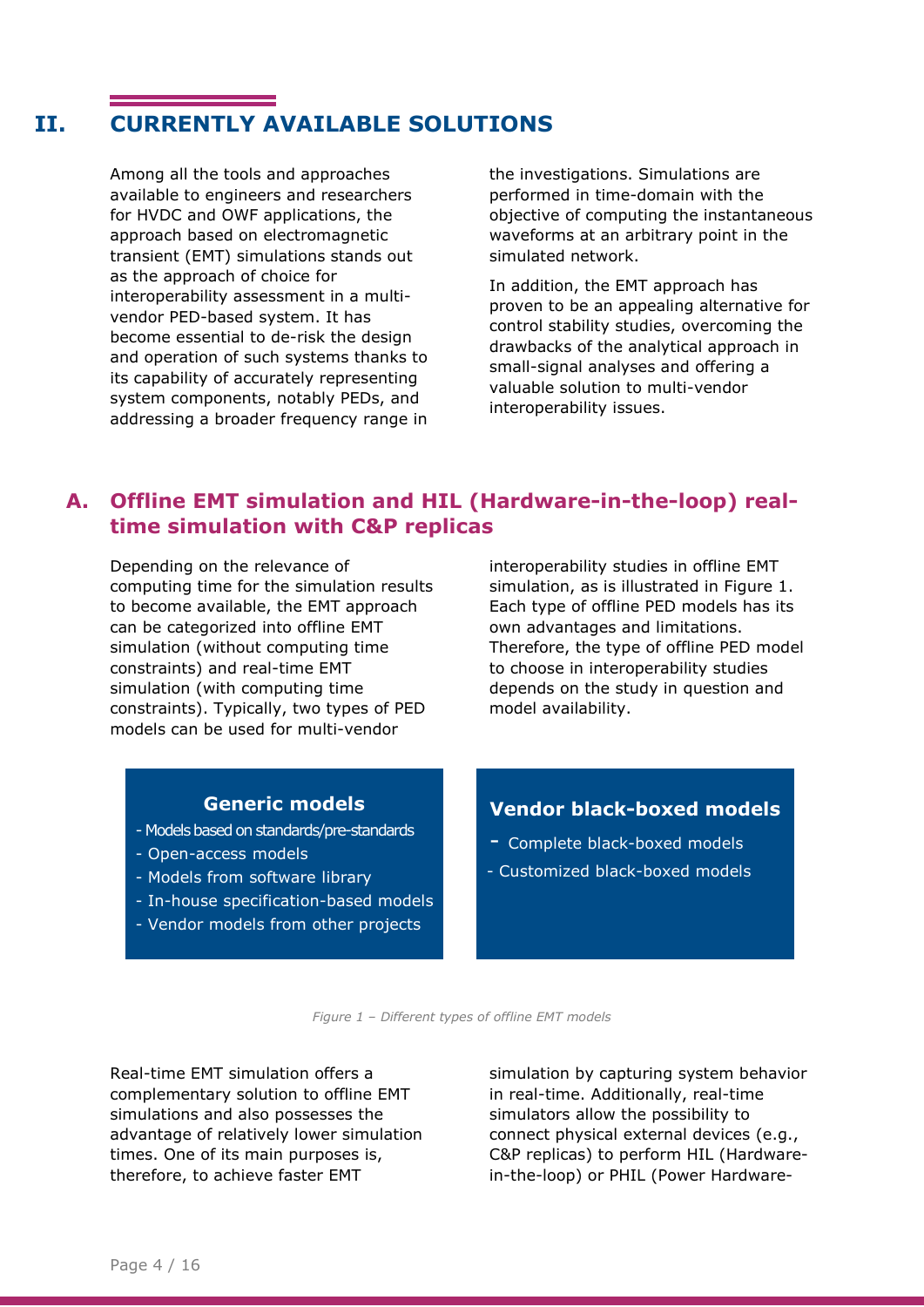in-the-loop) simulation. For the definition of C&P replicas and RTE's experience as a system operator in EMT studies using C&P replicas, please refer to [\[9\].](#page-13-6)

To cope with such faster computation time and additional constraints imposed by the connection of physical devices, simplifications in the real-time EMT models and solvers, as well as dedicated simulators with more powerful processors are needed. This is usually

achieved by acquiring and installing a dedicated simulation platform rather than performing EMT simulations on conventional PCs.

<span id="page-4-0"></span>For better clarity, the comparison between offline EMT simulation and realtime HIL setup with C&P replicas is summarized in Table 1 for the aspects that are crucial in interoperability assessment for a multi-vendor PEDbased system.

|                                                                                | <b>Offline EMT simulations</b>                                                                                                                                                                                                                                                                          | <b>HIL setup with C&amp;P replicas</b>                                                                                                                                                                              |
|--------------------------------------------------------------------------------|---------------------------------------------------------------------------------------------------------------------------------------------------------------------------------------------------------------------------------------------------------------------------------------------------------|---------------------------------------------------------------------------------------------------------------------------------------------------------------------------------------------------------------------|
| <b>Representation of actual on-</b><br>site C&P system                         | Less accurate as only code<br>extracted from the C&P algorithms<br>is used while adopting typical<br>simplifications, approximations,<br>and assumptions.                                                                                                                                               | Highly accurate as the C&P<br>replicas are (almost) exact copies<br>of the on-site C&P installation.                                                                                                                |
| <b>Representation of power</b><br>circuit components                           | Accuracy can be easily adapted to<br>the study requirements.                                                                                                                                                                                                                                            | Accuracy is highly constrained by<br>real-time simulation requirements<br>(both software and hardware).                                                                                                             |
| <b>Model accessibility and</b><br>flexibility                                  | Internal structure is less<br>accessible to the end-user as<br>manufacturer C&P models are<br>usually black-boxed, thus allowing<br>restrictive flexibility in system<br>studies.                                                                                                                       | Internal structure can be made<br>more accessible to the end-user,<br>together with HMI and associated<br>tools, facilitating system studies.                                                                       |
| Following on-site system<br>updates                                            | More involved procedures required<br>in system updates due to cross-<br>platform code extraction and<br>supplementary code<br>implementation, necessitating<br>dedicated resources and special<br>care to avoid uncertainty and<br>human errors.                                                        | Easy to track and implement<br>system updates since the C&P<br>replicas operate in the same<br>software and hardware<br>environments as the on-site<br>installation.                                                |
| <b>Regarding multi-vendor EMT</b><br>models                                    | Difficulty in resolving issues<br>regarding vendor-preferred<br>simulation software, software<br>version and compiler<br>incompatibility, simulation time-<br>step requirement differences, etc.<br>which would result in accuracy<br>degradation, and in many testified<br>cases, model inoperability. | Easy to resolve issues regarding<br>vendor-specific simulation<br>requirements as the C&P system<br>from each vendor operates on its<br>dedicated platform.                                                         |
| <b>Operational cost</b>                                                        | Less costly                                                                                                                                                                                                                                                                                             | Costly investment in<br>infrastructure, hardware and<br>human resources                                                                                                                                             |
| <b>Studies of system operation</b><br>involving operator<br>interventions      | Not feasible since the functions<br>regarding operator intervention<br>are usually not included in the<br>offline model.                                                                                                                                                                                | Feasible since the C&P replicas are<br>equipped with associated HMIs<br>and tools including (almost) all<br>necessary functions as the on-site<br>installation.                                                     |
| <b>Studies involving slow-varying</b><br>dynamics                              | Possible, but not practical due to<br>the extremely long simulation<br>time required.                                                                                                                                                                                                                   | Feasible as the simulation runs in<br>real-time.                                                                                                                                                                    |
| <b>Automatic run of large</b><br>numbers of sensitivity studies<br>in parallel | Feasible                                                                                                                                                                                                                                                                                                | Only feasible if the C&P algorithm<br>is modified to deactivate certain<br>functions requiring operator<br>intervention. However, this is not<br>recommended as it could lead to<br>potential accuracy degradation. |

*Table 1 – Comparison between offline EMT simulation and real-time HIL setup with C&P replicas.*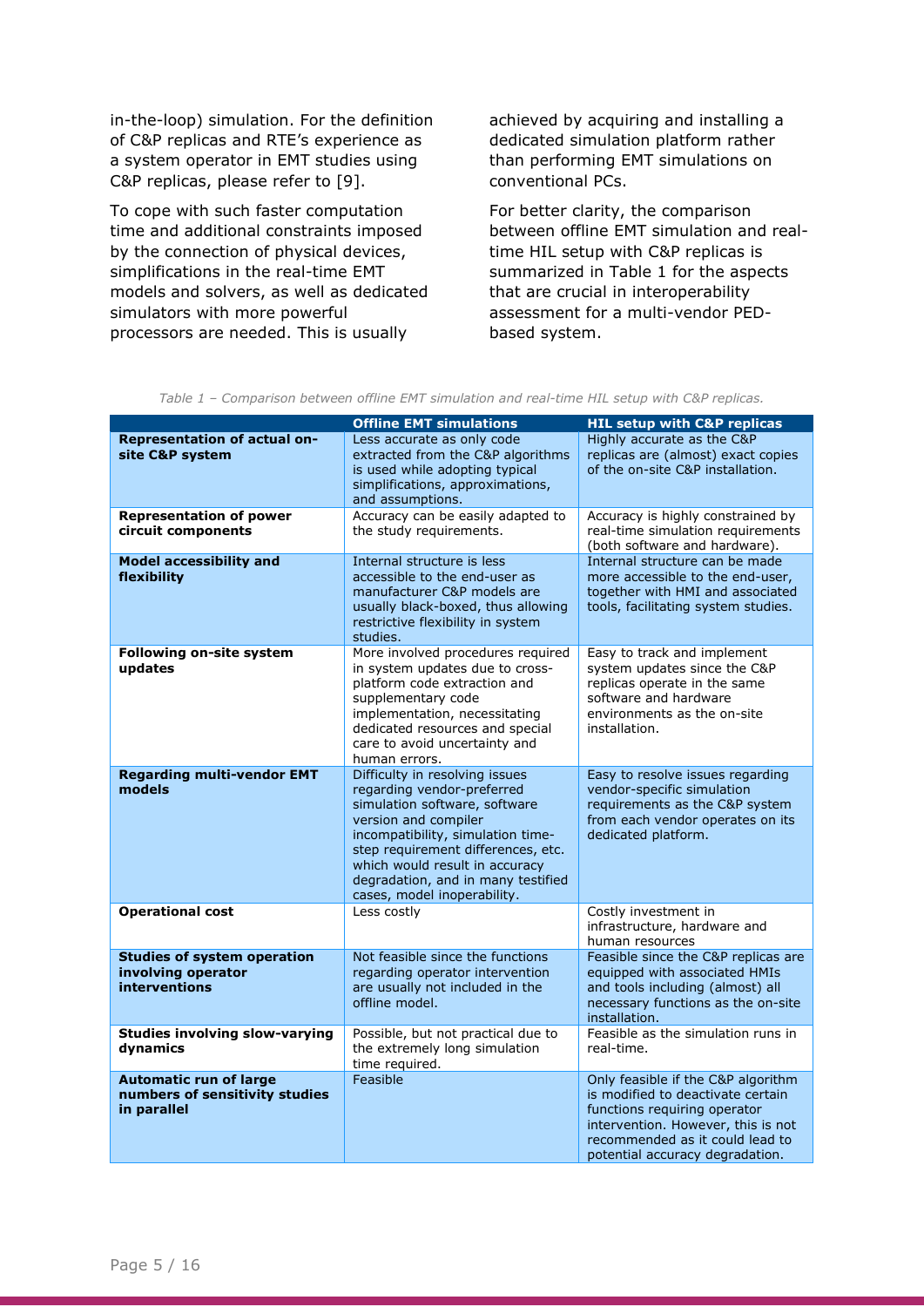[From Table 1,](#page-4-0) it is easy to observe that both approaches have mutually complementary advantages and limitations in the aspects that are crucial for multi-vendor interoperability assessment. Considering the technical status quo, it is, therefore,

recommended to use both approaches in complement to one another in during the interoperability assessment for a multivendor converter dominated system. One example of this is provided next in the context of interaction studies for the Johan Sverdrup project.

### **B. Case study - Johan Sverdrup interoperability assessment**

Discovered in 2010 and located approximately 140 km from the west coast of Norway, The Johan Sverdrup O&G field is the largest O&G field ever discovered on the Norwegian continental shelf with an estimated resource of 1.9 – 3 billion barrels for the next 50 years. The field development includes two symmetric monopole HVDC links connected in parallel both onshore and offshore and is divided into two phases: the phase-1 HVDC contract was awarded to ABB (now Hitachi Energy) in 2015, with the 100 MW, two-level HVDC-VSC commissioned in 2019 and is currently in operation; the phase-2 HVDC contract of a 200 MW, HVDC-MMC link was awarded to Siemens in 2018 and will be commissioned in 2022. The Johan Sverdrup project is set to become the largest offshore distribution grid in the world and the first European multivendor parallel connected HVDC systems in grid-forming operation.

Each HVDC system was or is being developed by the respective manufacturer with the implementation of their own C&P philosophy without information exchange due to IP issues. Therefore, RTE international was contracted as an independent Third Party to facilitate needed exchanges while protecting sensitive information and to oversee and perform offline and realtime parallel operation studies with data provided by both HVDC vendors. The main objective of these studies is to analyze possible interoperability issues of the two parallel HVDC links, ensuring secure power supply for the Johan Sverdrup field center, its neighboring

platforms, and other consumers under all operating conditions.

More specifically, during the design stage of the phase-2 HVDC system, offline simulation studies are conducted to detect potential interoperability issues when both HVDC links are operating in parallel. Then, based on the results from offline simulations, a set of real-time simulation studies with the HIL setup and the C&P replicas are defined to be performed prior to on-site commissioning of the second HVDC link. The following considerations are invoked to prevent IP rights infringement and to achieve effective and efficient multi-party testing:

- The C&P replicas from each manufacturer are housed in separate, dedicated rooms accessible with secure measures to the respective manufacturer and RTE international only.
- Remote access is established for each vendor to access their workstation and C&P software, facilitating system update, maintenance and problemsolving. It is noted that RTE international has sole access to the real-time EMT models from all manufacturers and the entire studied network.
- An iterative process is established to ensure an efficient and robust coordination between all stakeholders when interactions are detected and/or software updates are delivered, with information sharing managed by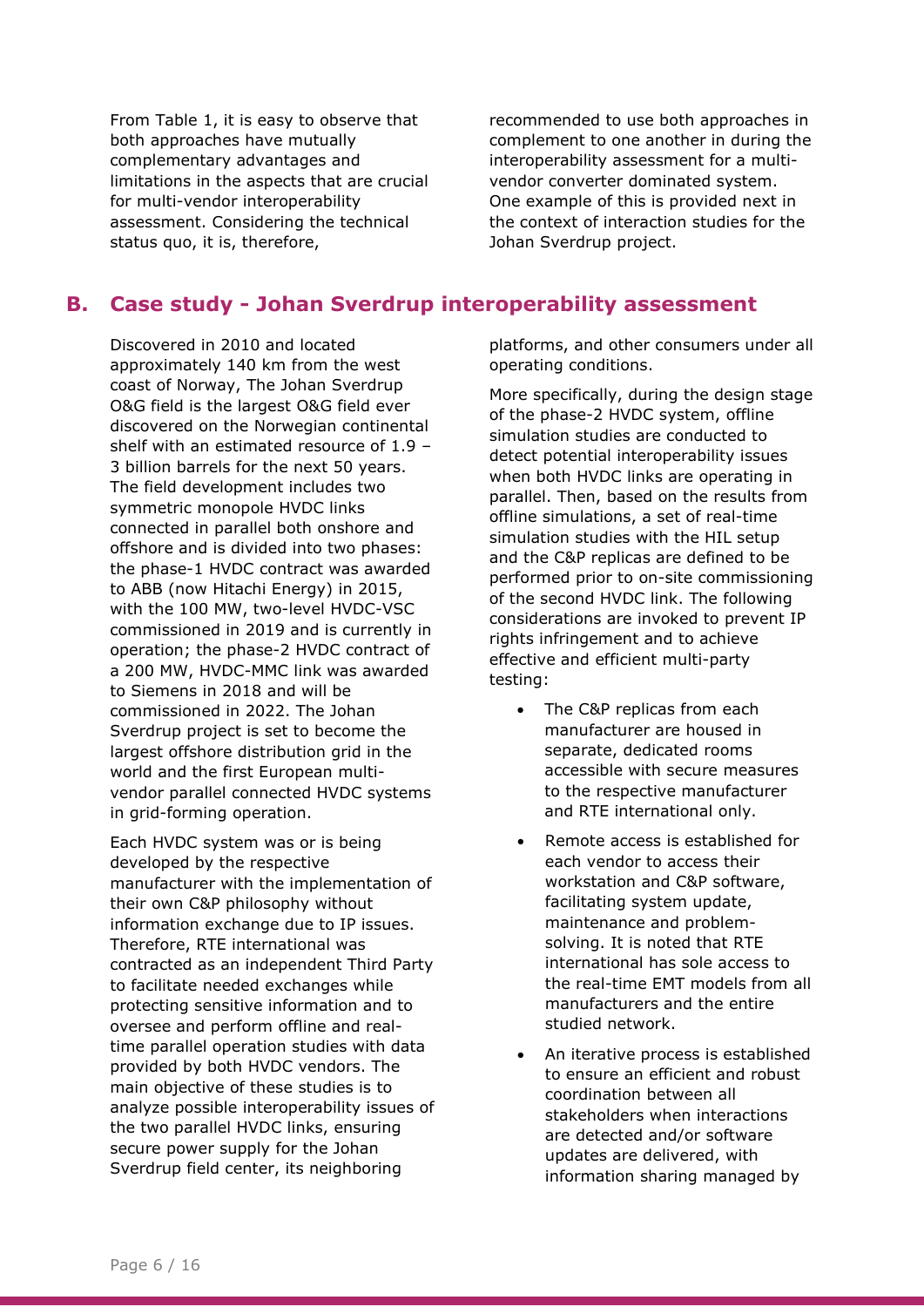RTE international under consideration of IP measures.

- A centralized master control system (PDCS/PMS, i.e., Power Distribution and Control System/ Power Management System) is implemented for multi-system coordination, further improving interoperability.
- Software changes in already commissioned and operating systems are strictly limited to avoid possible adverse impact on overall system dynamic behavior.

For further information on the Johan Sverdrup project, please refer to [\[11\]](#page-13-7) and [\[12\].](#page-13-8)



*Figure 2 – Johan Sverdrup project facility arrangement*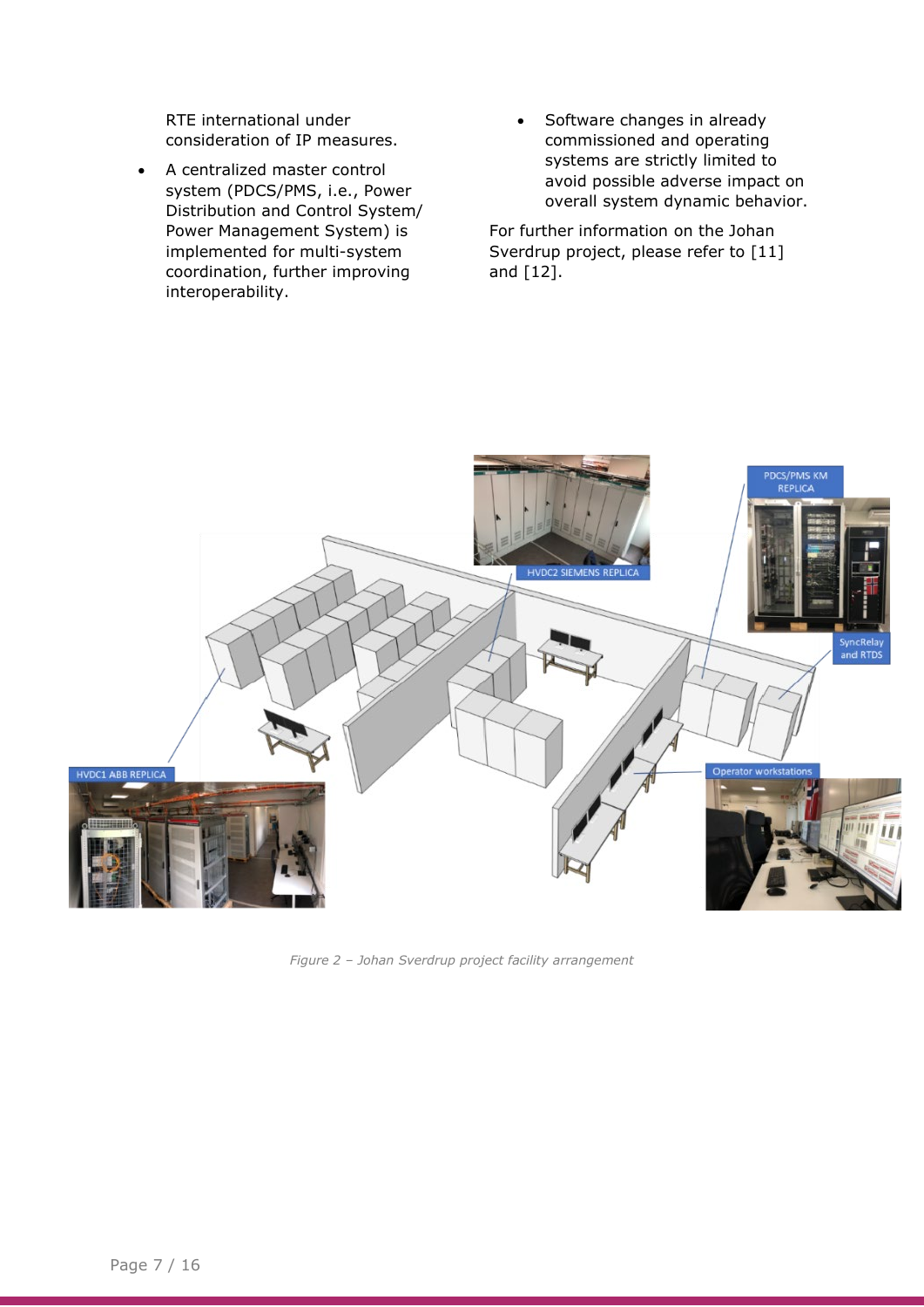# **III. CHALLENGES FOR THE DEVELOPMENT OF FUTURE LARGE-SCALE OFFSHORE GRIDS**

Currently, the combination of offline and real-time simulations offers an adequate solution to interoperability assessment of a multi-vendor converter dominated system. Nonetheless, the non-negligible procurement cost of C&P replicas and the stringent infrastructural requirements of HIL lab facilities, especially in the context of large-scale offshore renewable power integration with tens of

interconnected converter stations installed in several countries, make realtime simulation studies with a set of C&P replicas from each vendor a less feasible solution. However, the technical status quo of offline EMT tools faces the following challenges when used alone in multi-vendor interoperability assessment:

#### **A. Computation time**

The computation time in offline EMT tools can be significantly longer than in real-time EMT tools due to more detailed component modelling and the absence of real-time constraints, which is the reason why offline EMT models are currently not the preferred tools for addressing events involving slow variations that last from tens of minutes

up to several hours. Several software developments are ongoing to reduce computation time, such as solver optimization, parallel processing, hybrid analysis combining RMS and EMT simulations, etc., in the hope of enabling interoperability assessment solely on offline tools.

#### **B. C&P functions and hardware environment representation**

Simplifications and approximations are usually adopted in the C&P system for offline EMT models in order to accelerate offline simulations, leading to discrepancies between the offline C&P model and on-site C&P implementation, which makes it difficult for accurate interoperability assessment as the offline model might not be able to reproduce certain phenomena observed on site, or the behavior obtained from the offline model might not correspond to the actual system behavior observed on site.

In addition, functions related to operator Human Machine Interfaces (HMI), communications systems, and other auxiliary functions, such as alarms, etc. that are typically neglected in offline EMT models should as well be accurately represented such that the offline EMT model can offer a "virtual" operating environment that resembles the actual system on site to the largest extent. Needless to say, these two aspects would further challenge the efficiency of the offline EMT tool.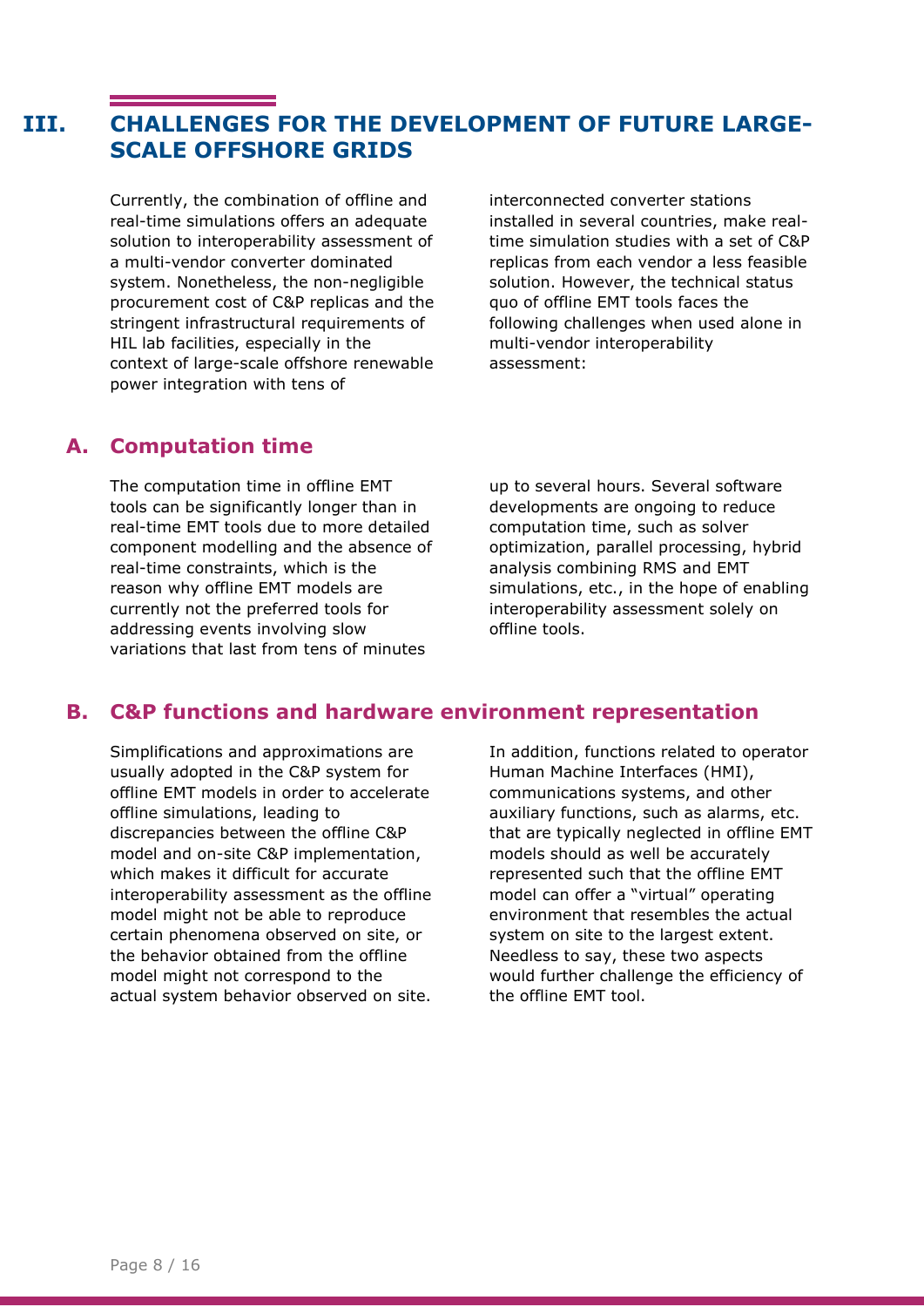#### **C. Vendor-specific offline EMT models not yet designed for interoperability studies**

PED vendors have no access to the technological details in the offline EMT models of one another as the implementation of C&P functions is usually black-boxed due to confidentiality and IP rights concerns. Therefore, a possible solution to maximizing model interoperability is through specifications. To this end, emphasis should be put on the provision of universal (to a great extent) detailed requirements of the offline EMT model to each PED vendor, including quantifiable performance indications of each

converter control mode, expected dynamic response to setpoints, as well as simulation parameters (e.g., acceptable time-steps), etc., which are to be carefully verified after model delivery. This aspect is currently not enforced in practice because the principal purpose of vendor-specific offline EMT models is to aid system and equipment design while respecting specifications provided by the client and not for interoperability studies with existing PED systems in the project or future vendors to be involved.

#### **D. Long-term model maintenance**

As was mentioned previously, the principal purpose of offline EMT models is arguably to aid system and equipment design. They are not designed to be used for extended studies and testing during the entire life cycle of the on-site installation (i.e., between 10 and 20 years). With the C&P system continually being updated on site, the offline EMT models would become less accurate and reliable with time due to the difficulty in properly maintaining the offline model during the project life cycle. The causes of the difficulty are manifold, e.g., human errors in C&P code extraction and development and difficulty in tracking system updates as the offline model usually operates in a different software and hardware environment, demanding challenge for PED vendors to maintain

personnel with specialized skills regarding project specifics due to PED technology evolution. Moreover, EMT software upgrade and development poses further constraints for offline model maintenance in terms of software version incompatibility.

More information on the challenges in future multi-vendor interoperability assessment can be found in [\[13\].](#page-13-9) In brief, the feasibility of interoperability assessment of a multi-vendor converter dominated system relies on the fact that the above-mentioned challenges can be overcome with the help of further technical development of offline EMT tools as well as close coordination among PED vendors.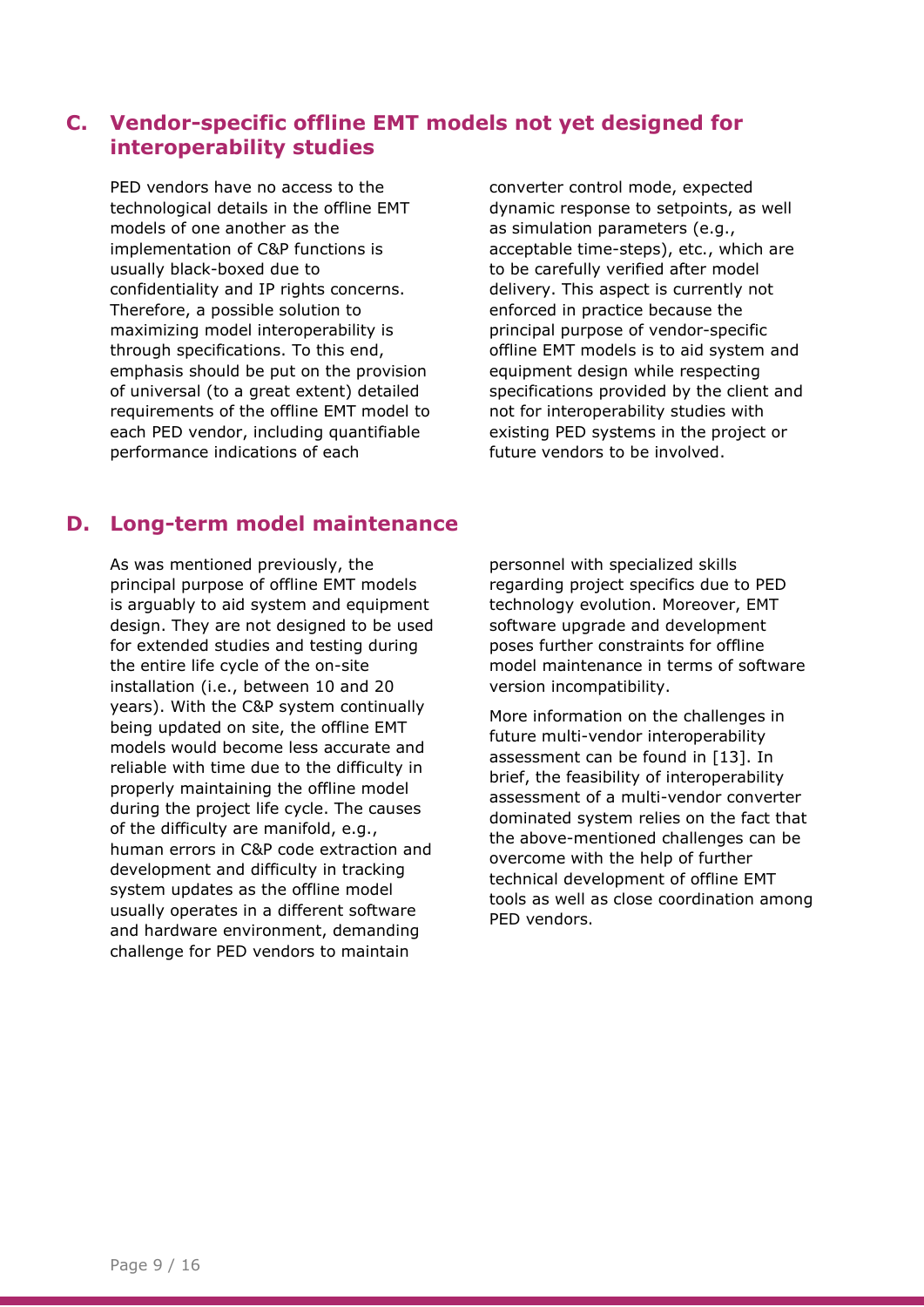# **IV. POSSIBLE DIRECTIONS TO SECURE THE DEVELOPMENT OF LARGE-SCALE OFFSHORE GRIDS**

The combination of offline and real-time simulations offers an adequate solution to interoperability assessment of a multivendor converter dominated system. Nonetheless, this approach exposes several limitations in the context of large-scale offshore grids, making it unfit to resolve interoperability issues for grids expected to be composed of tens of

interfaced converters. This has been understood from the previous discussions. Considering the challenges raised in the interoperability assessment for such complex offshore grid configurations, different directions have been identified by RTEi to secure the grid development of such a kind.

#### **A. Improvement in PED models**

As was mentioned previously, detailed specification would help maximize model interoperability. In fact, many initiatives have been launched by TSOs and grid developers to improve specifications for PED EMT models to be delivered by PED suppliers, in the hope of facilitating interaction studies during the lifespan of the electrical system. These initiatives principally focus on requirements covering the following topics:

- accuracy (i.e., the minimum level of details);
- interoperability between models provided by different vendors;
- maintenance and update;
- simulation speed.

Specifically, a list of detailed requirements for the PED EMT models defined by the Australian Energy Market Operator (AEMO) can be found at the following link:

[https://aemo.com.au/en/energy](https://aemo.com.au/en/energy-systems/electricity/national-electricity-market-nem/participate-in-the-market/network-connections/modelling-requirements)[systems/electricity/national-electricity](https://aemo.com.au/en/energy-systems/electricity/national-electricity-market-nem/participate-in-the-market/network-connections/modelling-requirements)[market-nem/participate-in-the](https://aemo.com.au/en/energy-systems/electricity/national-electricity-market-nem/participate-in-the-market/network-connections/modelling-requirements)[market/network-connections/modelling](https://aemo.com.au/en/energy-systems/electricity/national-electricity-market-nem/participate-in-the-market/network-connections/modelling-requirements)[requirements](https://aemo.com.au/en/energy-systems/electricity/national-electricity-market-nem/participate-in-the-market/network-connections/modelling-requirements)

In addition, ENTSO-E established an expert group on interaction studies and simulation models for synchronous power generation modules (SPGM), power park modules (PPM) and high voltage direct current (HVDC)

transmission systems. Their recommendations were assembled in a report (available at:

[https://www.entsoe.eu/network\\_codes/c](https://www.entsoe.eu/network_codes/cnc/expert-groups/) [nc/expert-groups/\)](https://www.entsoe.eu/network_codes/cnc/expert-groups/) and will be used to elaborate further connection network codes.

Moreover, CIGRE and IEEE organizations have also been contributing to the improvement of PED EMT model specifications and development. For instance, a joint Working Group (JWG B4.82/IEEE) has been setup to provide "Guidelines for Use of Real-Code in EMT Models for HVDC, FACTS and Inverter based generators in Power Systems Analysis". The objective is to specify the requirements that should be considered when requesting accurate models from manufacturers for EMT simulations of inverter-based equipment such as Wind Generators, PV, BESS, HVDC, SVC, STATCOM.

Following specification improvements, the next step would be to bring all relevant requirements into standard bodies. This will only be possible when sufficient experience and best practices become available. One of the final objectives of all these initiatives is to obtain EMT offline models of PED C&P systems that are as reliable, accurate and fast as the physical control replicas. To this end, it is worth mentioning one major upcoming technology that could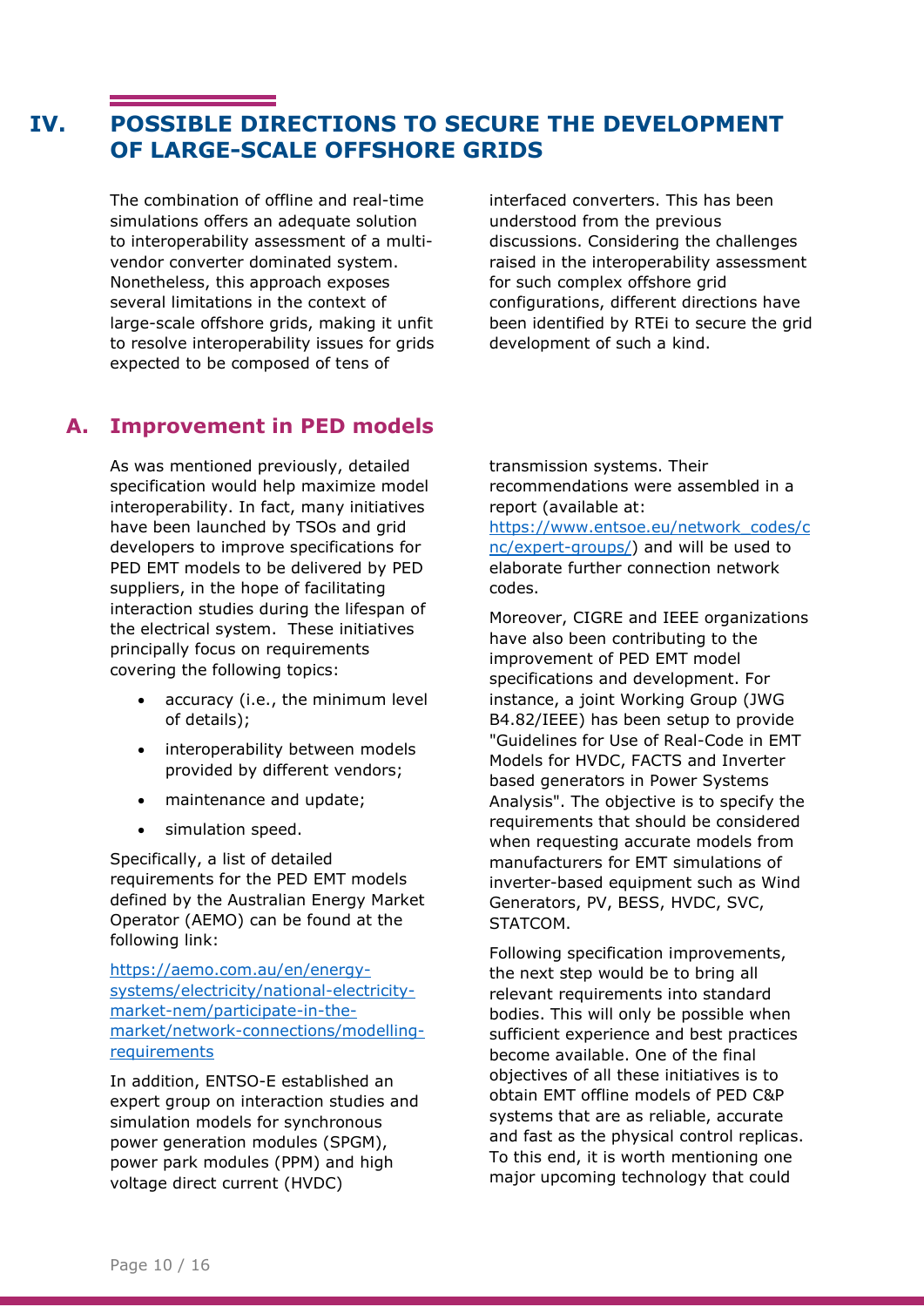have a substantial impact on PED modeling– the Digital Twin (DT). As stated in [\[14\],](#page-13-10) the Digital Twin concept is expected to be the innovation backbone of the future, providing a virtual representation of products and systems in the real world. Development of DT for Wind Turbine (WT) is discussed in [\[14\],](#page-13-10) including the challenges and

possible solutions to improve WT models for DT. In this concept, both the C&P system software and hardware need to be accurately represented. Services based on the Digital Twin concept have already been proposed by main HVDC suppliers in Europe, with improved solutions to model C&P hardware and software being developed.

## **B. Improvement in EMT offline simulation tools**

EMT offline simulation tools provide the most efficient solution to meet accuracy expectations for dynamic studies. Different levels of details can be achieved for the power system components. The fundamental difficulty emerges from the contradictory demands for both accuracy and efficiency, which is especially noticeable for large-scale converter-based systems that contain many complex and detailed models requiring small calculation time steps.

Although this constraint can be partially resolved with parallel computing, it comes with an increased complexity in software development and may lead to accuracy issues when fictious delays are introduced. On the other hand, other parallel solution techniques which are not time-delay based, as described in [\[14\],](#page-13-10) have also been developed with the intention of enhancing simulation efficiency in offline EMT tools. Furthermore, many ongoing efforts in CPU technology upgrade have been demonstrated to successfully render a continued speedup of between 10% and 15% per year in the singlethreaded CPU performance [\[17\]](#page-14-0)[-\[18\].](#page-14-1) Therefore, EMT

offline simulation speed is expected to benefit from these technical and technological advancements.

Another major step forward for EMT offline simulation would be the capability to perform cloud-based computing with direct interface to a grid simulator that gathers all relevant parts of the system. The idea is to have an electronic copy of a grid that is maintained by the grid developer. All stakeholders that need to perform studies at different stages of a project can interface their models through a secured access to perform studies. They would be able to access the full details of their models and, at the same time, obtain the fully detailed behavior of the grid where they are connected. The principle of this approach is presented in Figure 3.



O Full access and full detailed representation

*Figure 3 – Manufacturer model interfacing with actual grid representation*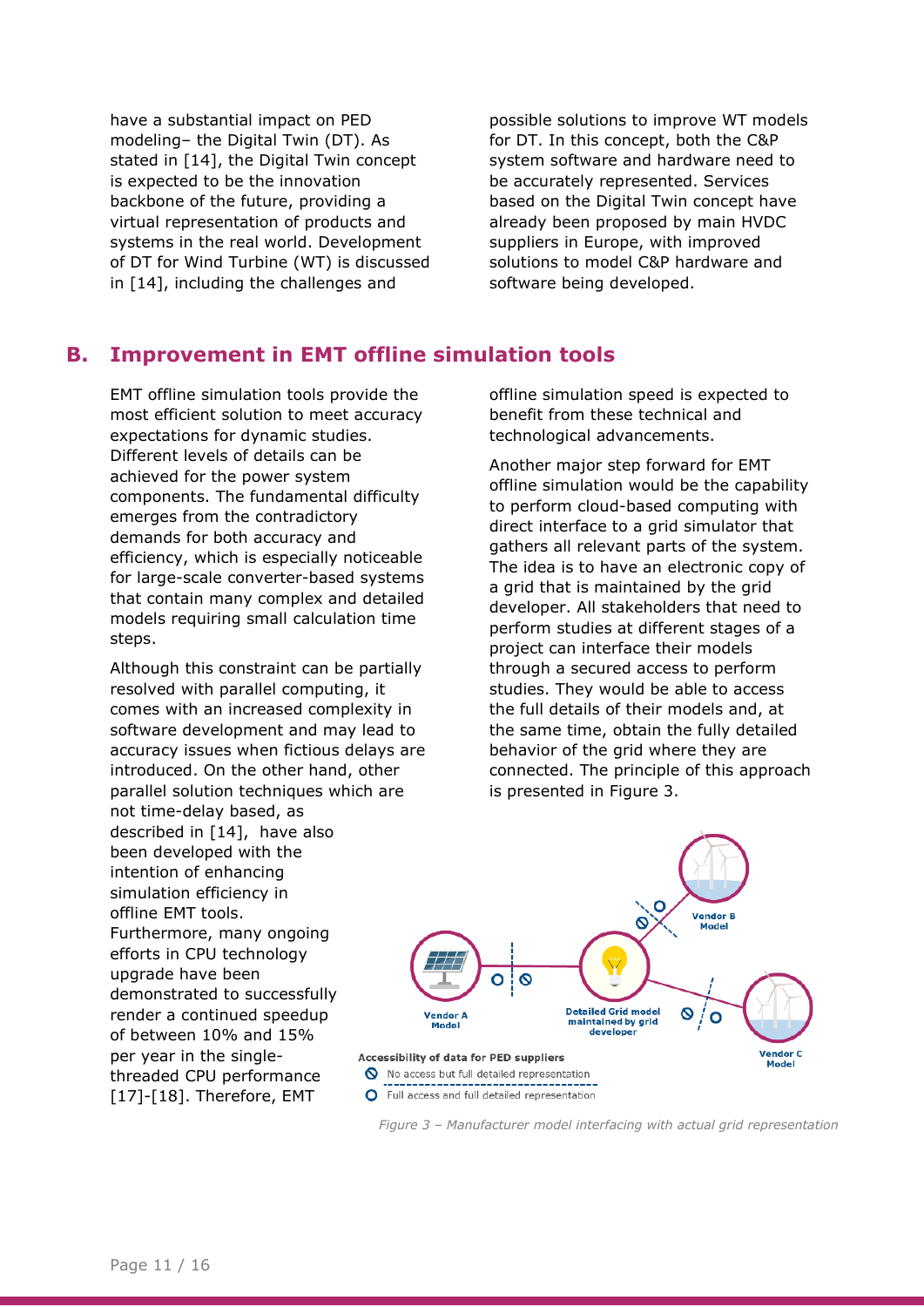#### **C. Towards a qualification process for interoperability**

Large-scale converterbased grids will be composed of multivendor and multitechnology solutions. As discussed in the present document, challenges and solutions have been identified to secure grid development of such a kind. Not only will improvements in studies, models and tools be required. But also coordination with all stakeholders at different stages of the project is crucial.

Studies coordinated with all stakeholders are usually demanding in time and resources because of the need to establish an iterative process, as experienced in the Johan Sverdrup project [\[12\].](#page-13-8) This is why a qualification process is necessary when large systems are developed and gradually expanded.

In the case of a system expansion, the goal of the qualification process would be to ensure that the new sub-system to be integrated into the existing system has been designed to be interoperable with the system previously designed by another supplier. This process would also apply to the existing system to verify whether it is already prepared to be interfaced with a system not designed

*Insights of RTE international's laboratory in Jonage*

and built by the same supplier. Many aspects would be of concern in the qualification process, such as equipment design documentation, C&P philosophy documentation, availability/accessibility of data including models, communication interfaces documentation. In addition, tests would need to be performed with adequate simulation models and/or physical control hardware to demonstrate multi-vendor readiness of the new and the existing systems. Finally, the qualification process would need to include system tests showing that the existing system, including its expansion, can operate as expected under all possible conditions.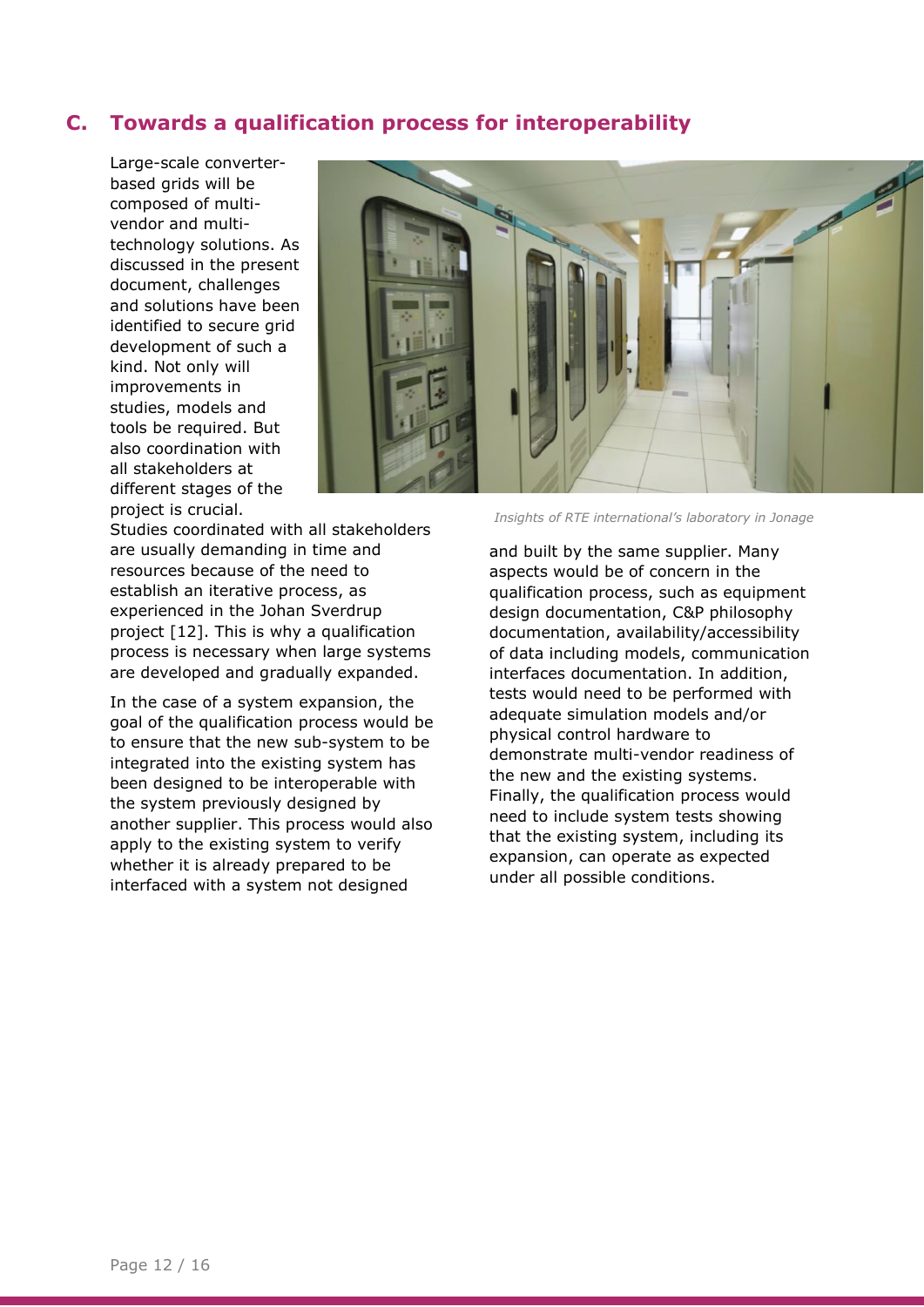# **VI. CONCLUSION**



*Aerial view of RTE international's laboratory*

This document presents insight from RTEi on the existing challenges to develop large-scale converter-based grids. As part of the RTEi experience, solutions to secure the development of such projects have been described and discussed. The combination of offline and real-time EMT simulations with physical replicas by experienced engineers has been a time-tested approach successfully applied within RTEi in many projects. However, considering that offshore wind energy is one of the key building blocks for the green transition of Europe, challenges and solutions to secure such projects shall be reconsidered.

Improvements in PED models (from specifications to technical solutions), further hardware and software development to enhance EMT offline simulation shall be addressed in the near future. Although tremendous challenges are waiting ahead, many ongoing private and public initiatives have been launched with the hope of finding solutions to securely develop large-scale converterbased grids that are multi-vendor and multi-technology based. The ultimate goal would be to ensure such type of grids can be developed as securely as the standard AC grids, using adequate and tech-ready solutions.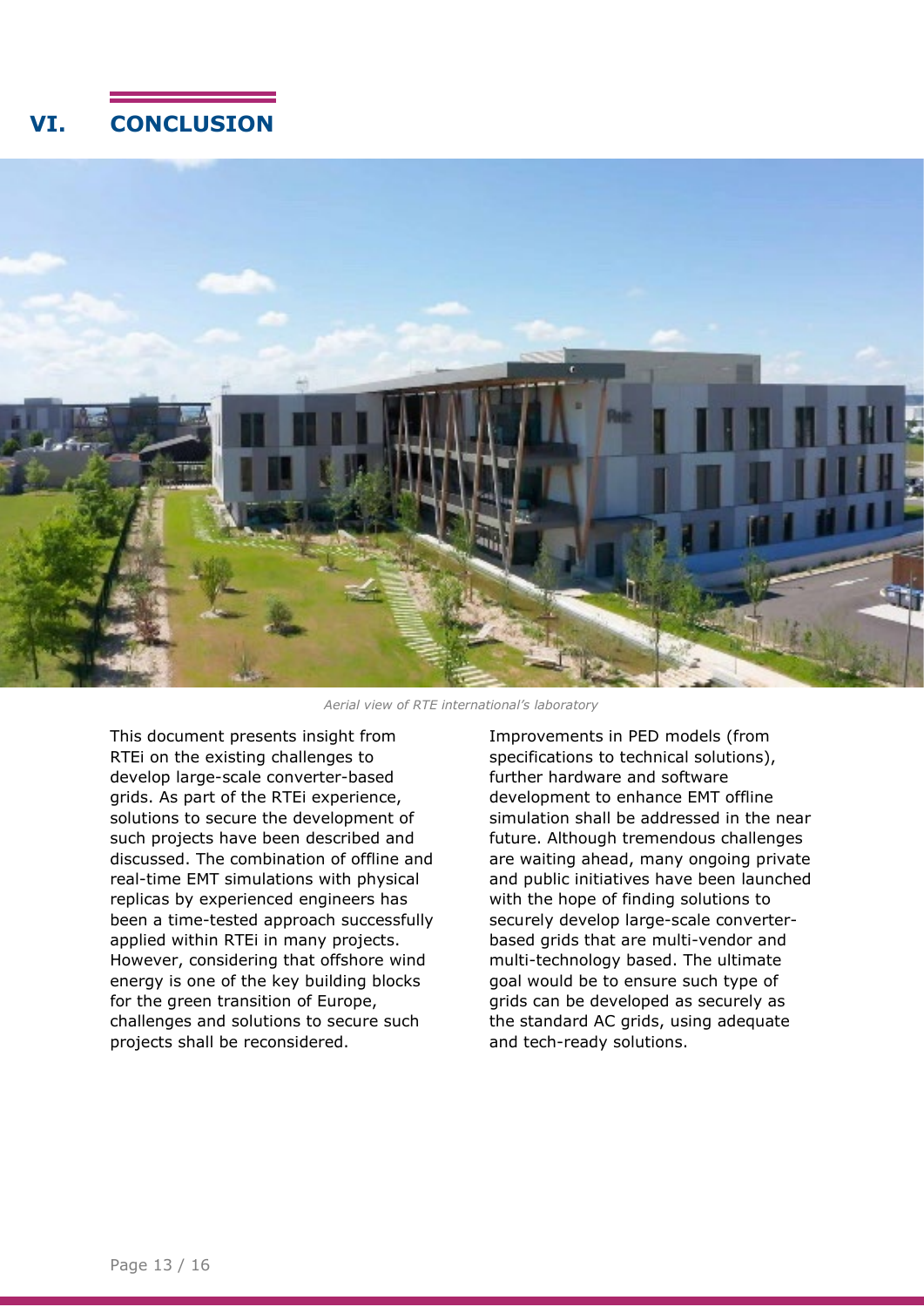#### **References**

- <span id="page-13-0"></span>[1] L. Shuai, Ł. H. Kocewiak, K. Høj Jensen, "Application of Type 4 Wind Turbine Harmonic Model for Wind Power Plant Harmonic Study," in *Proc. The 15th International Workshop on Large-Scale Integration of Wind Power into Power Systems as well as Transmission Networks for Offshore Wind Farms*, Energynautics, 2016.
- [2] J. Adams, V.A Pappu, A. Dixit, "Ercot experience screening for Sub-Synchronous Control Interaction in the vicinity of series capacitor banks" *IEEE Power and Energy Society General Meeting*, 22-26 July, 2012.
- [3] C. Buchhagen, C. Rauscher, A. Menze and J. Jung, "Borwin1 First Experiences with harmonic interactions in converter dominated grids," *International ETG Congress 2015*, Bonn, Germany, Nov. 17-18, 2015.
- <span id="page-13-1"></span>[4] North American Electric Reliability Corporation (NERC), "Odessa Disturbance Report,"available: [https://www.nerc.com/pa/rrm/ea/Documents/Odessa\\_Disturbance\\_Report.pdf](https://www.nerc.com/pa/rrm/ea/Documents/Odessa_Disturbance_Report.pdf)
- <span id="page-13-2"></span>[5] Paris Agreement to the United Nations Framework on Climate Change. Available: [https://unfccc.int/sites/default/files/english\\_paris\\_agreement.pdf](https://unfccc.int/sites/default/files/english_paris_agreement.pdf)
- <span id="page-13-3"></span>[6] European Green Deal. Available : https://ec.europa.eu/clima/eu-action/europeangreen-deal\_en.
- <span id="page-13-4"></span>[7] "An EU Strategy to harness the potential of offshore renewable energy for a climate neutral future," Communication from the Commission to the European Parliament, the Council, the European Economic and Social Committee and the Committee of the Regions, Brussels, Nov. 19, 2020 COM (2020) 741 final.
- <span id="page-13-5"></span>[8] NSWPH consortium, "Towards the first hub-and-spoke project," concept paper, 2021. Available: [https://northseawindpowerhub.eu/sites/northseawindpowerhub.eu/files/media/do](https://northseawindpowerhub.eu/sites/northseawindpowerhub.eu/files/media/document/NSWPH_Concept%20Paper_05_2021_v2.pdf) [cument/NSWPH\\_Concept%20Paper\\_05\\_2021\\_v2.pdf](https://northseawindpowerhub.eu/sites/northseawindpowerhub.eu/files/media/document/NSWPH_Concept%20Paper_05_2021_v2.pdf)
- <span id="page-13-6"></span>[9] Eurobar consortium. Available:<https://eurobar.org/>
- [10] S. Dennetière, et al., "Supporting Energy Transition in Transmission Systems: An Operator's Experience Using Electromagnetic Transient Simulation," in *IEEE Power and Energy Magazine*, vol. 17, no. 3, pp. 48-60, May-June 2019.
- <span id="page-13-7"></span>[11] S. Dennetière, K. Sharifabadi, J. H. Johansson, N. Krajisnik, P. Rault, H. Saad, Y. Fillion, "Technical solutions to predict and mitigate inadvertent interaction of two parallel connected VSC-HVDC schemes feeding an islanded offshore Oil and Gas grid," in *CIGRE Conference*, Paris, France, Aug. 2020.
- <span id="page-13-8"></span>[12] S. Dennetière, et al., "Parallel operation of 2 VSC-HVDC links supplying an islanded offshore AC power system," in *International Symposium on HVDC Cable Systems (Jicable HVDC'21)*, Liège, Belgium, Nov. 8-10, 2021.
- <span id="page-13-9"></span>[13] RTE international, "Feasibility assessment of using control and protection replicas in HIL laboratory testing for de-risking of the NSWPH concept," on <https://northseawindpowerhub.eu/> (availability to be confirmed).
- <span id="page-13-10"></span>[14] Gao, Z.; Paul, A.; Wang, X. Guest Editorial: Digital Twinning: Integrating AI-ML and Big Data Analytics for Virtual Representation. IEEE Transactions on Industrial Informatics. 2021, 18, 1355–1358
- [15] De Kooning, J.D.M.; Stockman, K.; De Maeyer, J.; Jarquin-Laguna, A.; Vandevelde, L. "Digital Twins for Wind Energy Conversion Systems: A Literature Review of Potential Modelling Techniques Focused on Model Fidelity and Computational Load", Processes 2021, 9, 2224. https:// doi.org/10.3390/pr9122224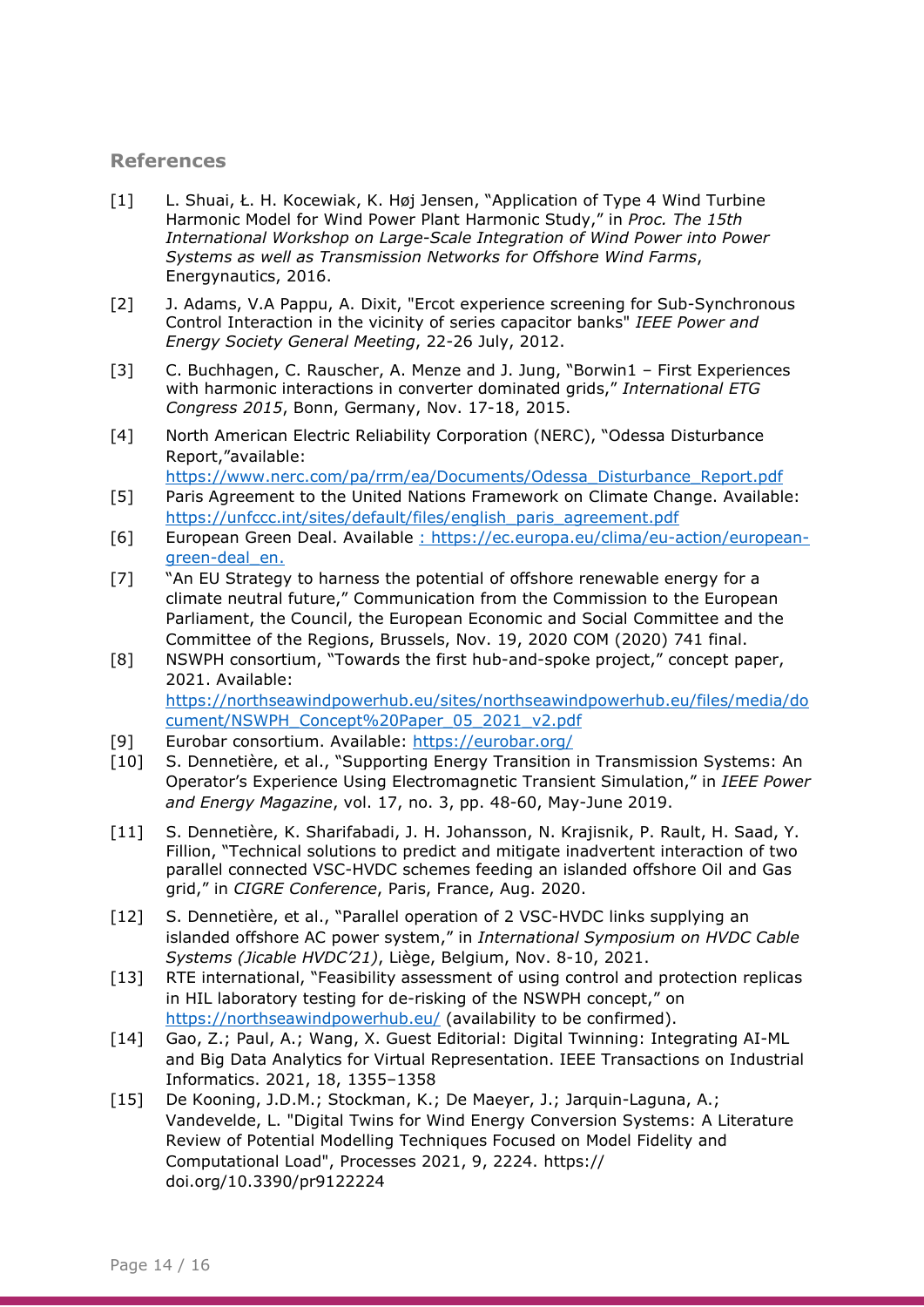- [16] O. Alsac, B. Stott, W.F. Tinney, Sparsity-oriented compensation methods for modified network solutions, IEEE Trans. Power Apparat. Syst. PAS-102 (5) (1983) 1050–1060
- <span id="page-14-0"></span>[17] <https://www.cpubenchmark.net/year-on-year.html>
- <span id="page-14-1"></span>[18] [https://edc.intel.com/content/www/us/en/products/performance/benchmarks/ove](https://edc.intel.com/content/www/us/en/products/performance/benchmarks/overview/) [rview/](https://edc.intel.com/content/www/us/en/products/performance/benchmarks/overview/)